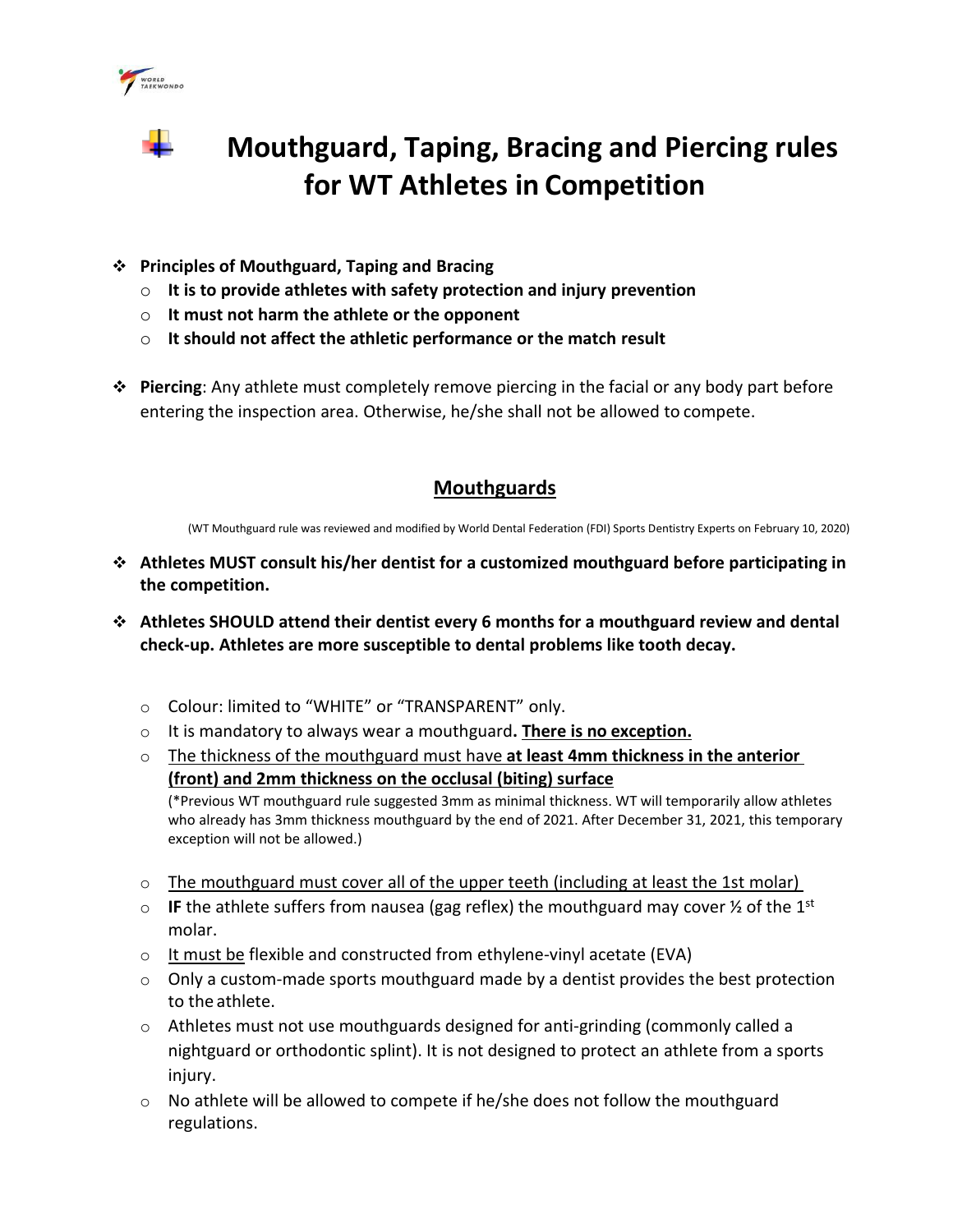

**E** An athlete without braces: Must wear at least a FULL upper mouthguard covering all the entire upper teeth (including at least the 1st molar) or a lower mouthguard should the player have a Class III occlusion (protruding jaw)





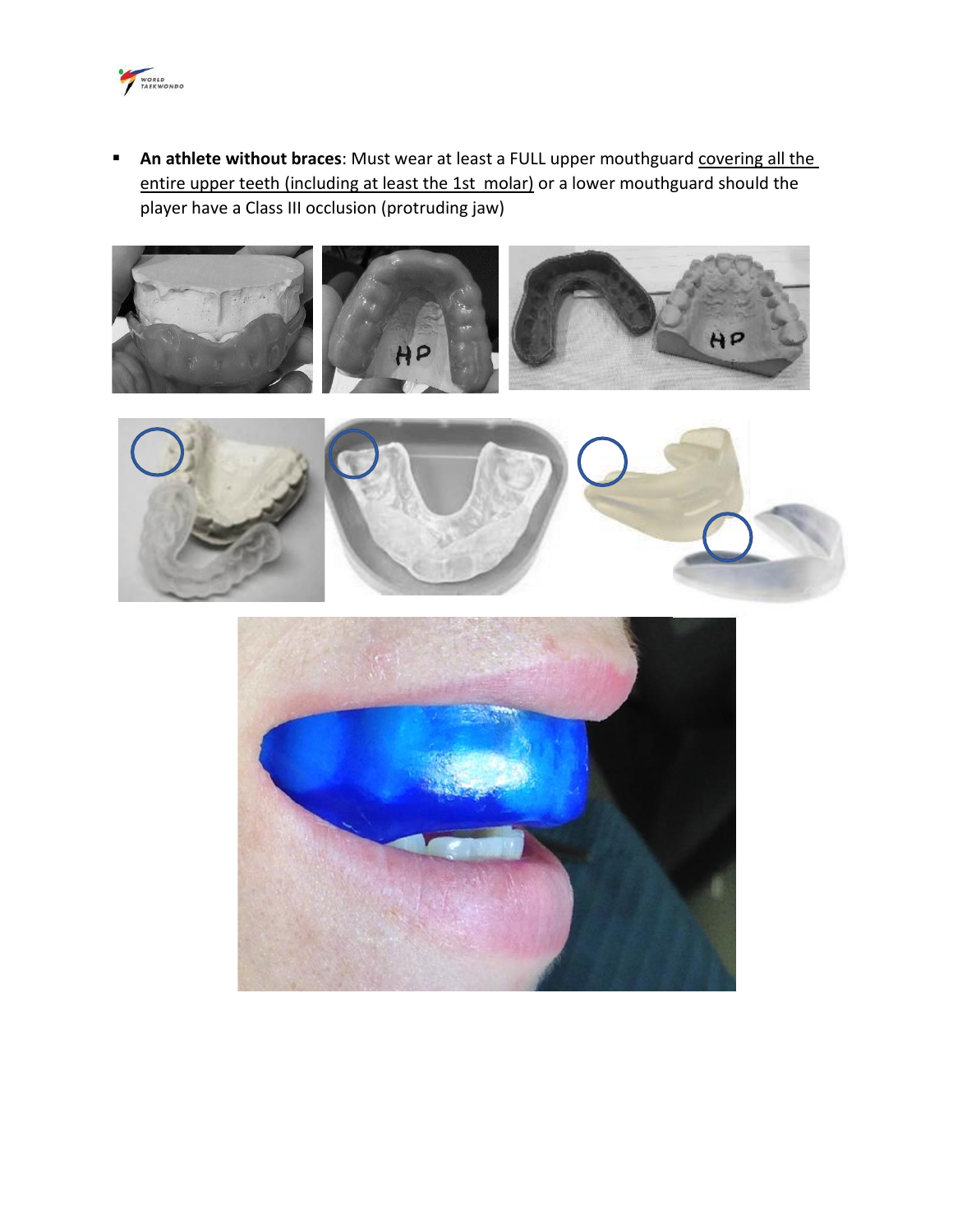



**The mouthguard must cover all of the upper teeth (including at least the 1st molar), except wisdom teeth. The thickness must be at least 4mm in the front section and 2mm on the biting surface.**

### ▪ **Athletes with braces**

- o Should wear the type of mouthguard which feels the most comfortable from options 1-3 below:
- o Athletes should have a custom-made mouthguard that can be re-shaped by their dentist regularly to accommodation tooth movements
- o Or have a new mouthguard made every two/three months
- **(1) Double mouthguard for braces** (which covers both upper and lower teeth and braces) **This provides the best protection => Strongly recommended**



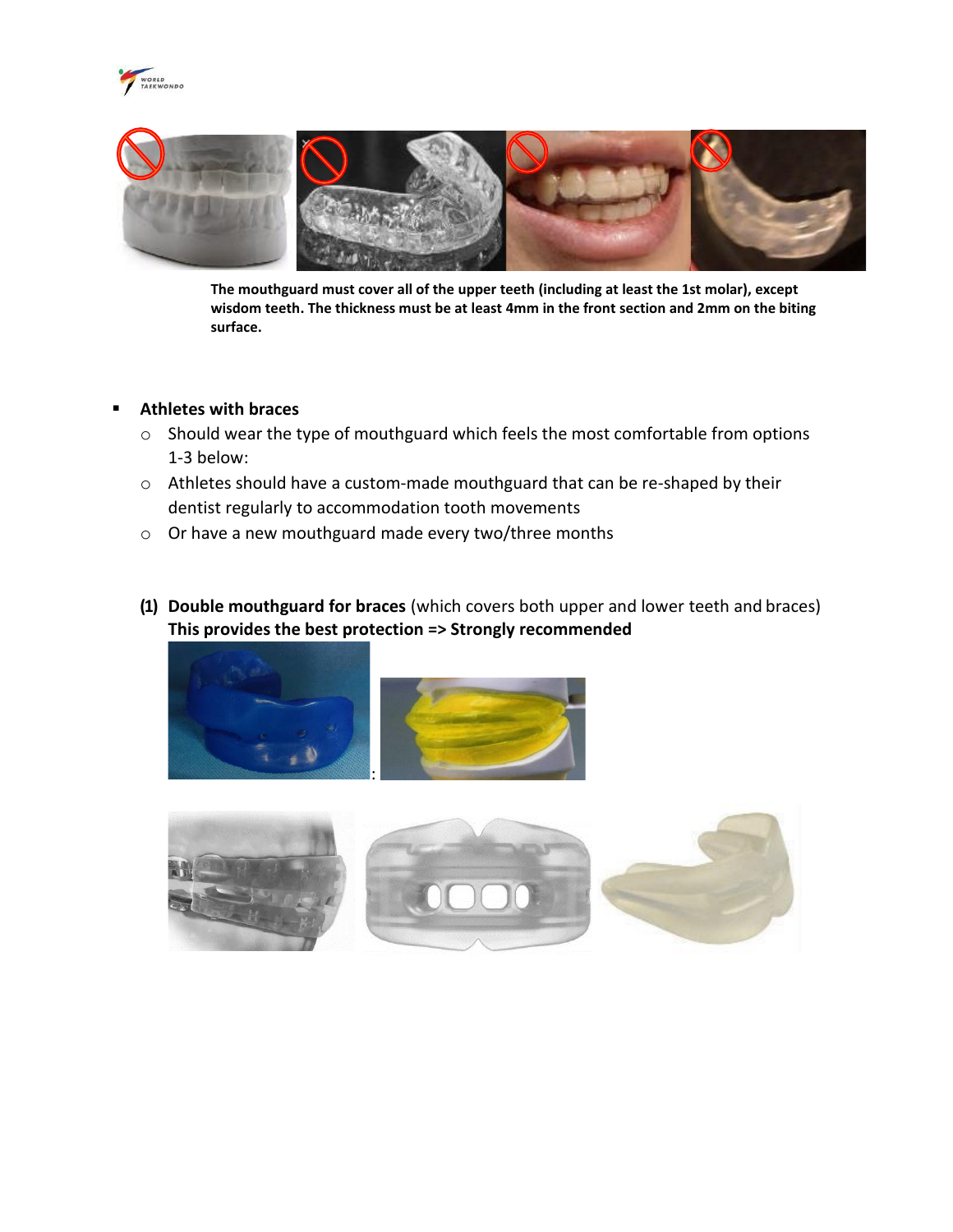

**(2) FULL upper mouthguard** (which covers including the 2nd molar) **for braces** AND **partial lower** mouthguard ( => Still safe)

Athletes can use (2) if they have severe breathing problems.





*\* left: Full upper mouthguard and partial lower mouthguard \*right: example of partial lower mouthguard*

**(3) Full upper mouthguard for upper teeth and braces** AND **brace tube/shield for lower brace**: It temporarily covers exposed braces so that it is at least not going to harm the opponent. However, it has minimal protection for the athlete with braces. **This is the least favourable option**.



*Upper braces are well covered but lower braces are not covered. Any brace must be covered*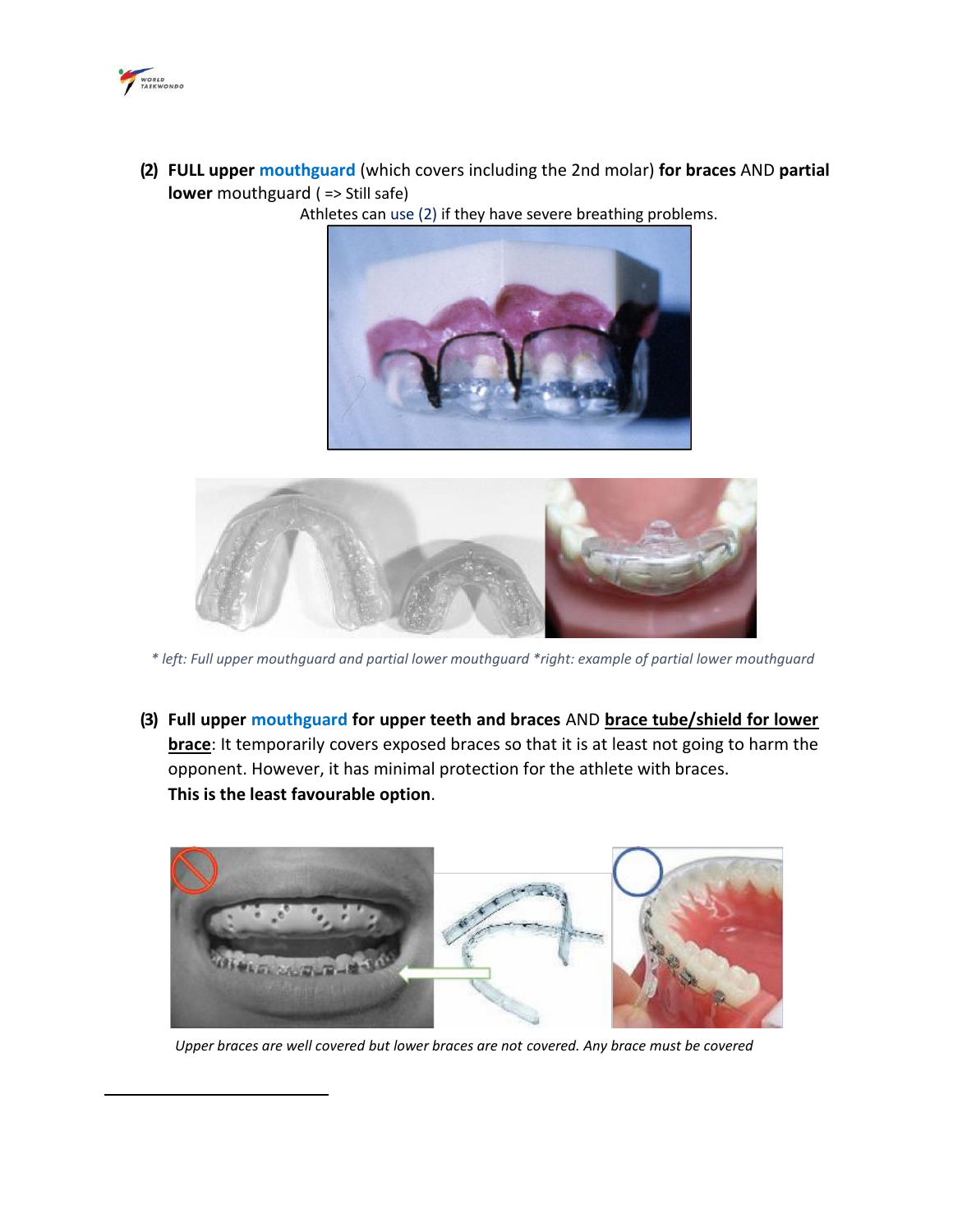

## ❖ **Care of mouthguards**

It is essential to care for your mouthguard correctly. Incorrect care will cause deterioration of the mouthguard and it will lose the protective function.

#### **How to care for my mouthguard**

- Brush and rinse teeth/mouth before and after wearing
- Don't leave it in a hot car
- Clean it after every match or training session
- Get a secure box to keep it in
- Use an antibacterial solution. While even water is better than nothing, don't just give the mouthguard a quick rinse and think that is enough
- Thoroughly clean your mouthguard at least once a month. At least once a month, it is crucial to deep clean a mouthguard
- Clean your case
- Replace your mouthguard, when needed.

#### **How to keep my mouthguard clean**

- Toothbrush. Using a non-abrasive toothpaste and a soft-bristle toothbrush, give your mouthguard a good brush then rinse.
- Hydrogen Peroxide. Disinfect thoroughly using 3% hydrogen peroxide.
- Soap and Water. Simply washing your mouthguard with anti-bacterial soap will help keep bacteria at bay.

### **How do I get my mouthguard to stop smelling?**

- Brush the guard thoroughly with baking soda or toothpaste.
- Dry it with a soft cloth.
- Rinse out the case or holder.
- After brushing the guard, soak it for ten minutes in a glass of antiseptic mouthwash.
- Dry it with a soft cloth.

#### **Storage of Mouthguard**

It should be stored in a clean container that is moisture-free and has air vents. Regular cleaning of the container helps to prevent the spread of bugs, as well. Wash the container using a non-toxic cleaner and warm water and ensure that it is completely dry before placing the mouth guard inside.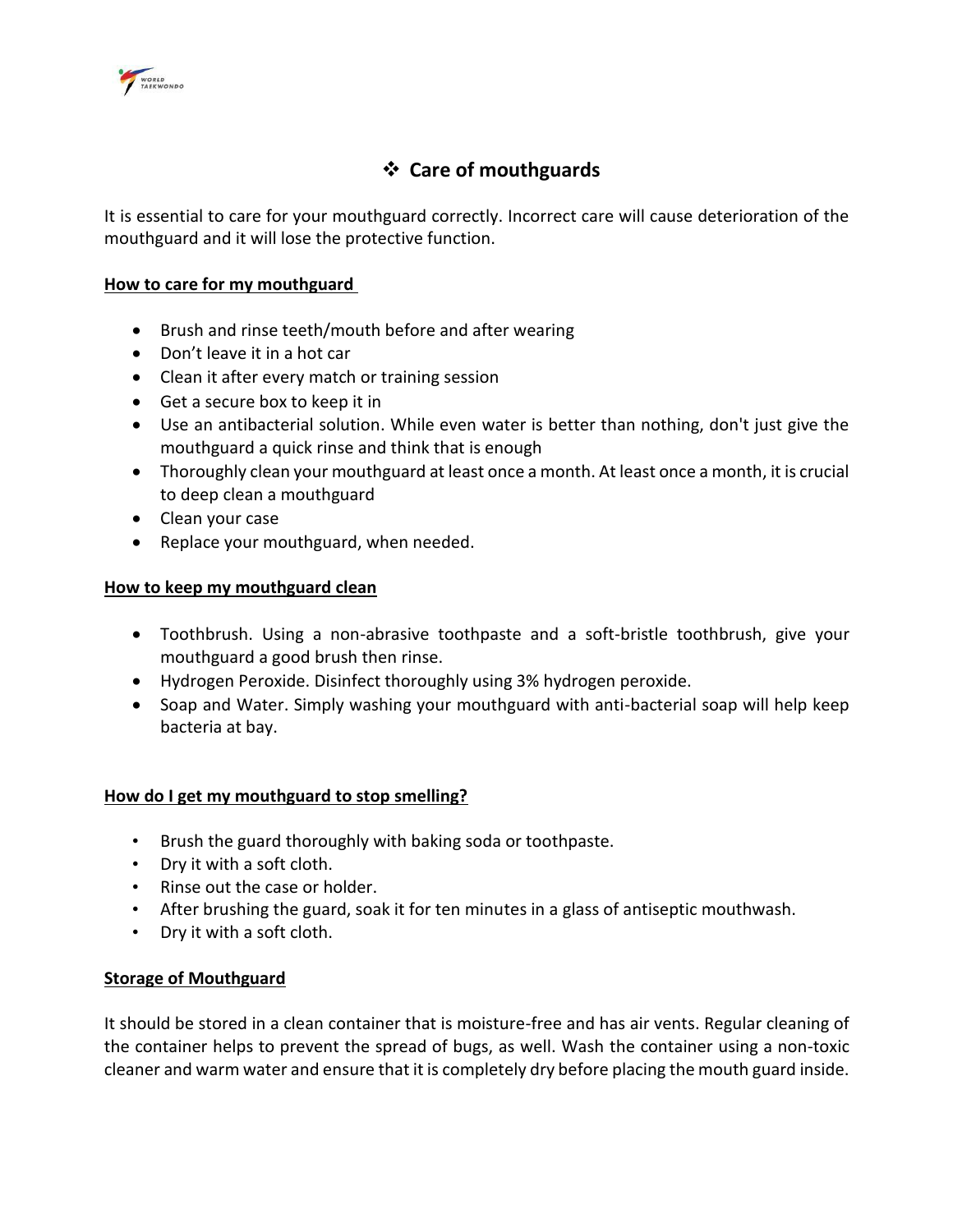

## ❖ **Taping and Bracing**

- o **Taping and Bracing will be strictly checked during the athlete inspection process**.
- $\circ$  The athlete must get inspection and approval of their taping and get the signature on the taping by Commission Doctor before being checked by the inspectionreferee.
- o After commissioned doctor sign on the taping, it must not be opened untilthe inspection referee check the signature and the athlete finish thematch.
- $\circ$  If there is damage on the signature no signature, athlete is not allowed to compete.
- o The minimal amount of tape should be used to protect and support an injured joint
- $\circ$  Up to 2 layers of thin foam underwrap is allowed, which it must be covered.
- $\circ$  Up to 4 complete layers of taping (2mm) are allowed for any injury and 2 complete layers (1mm) are allowed for support. One extra anchor strip on the proximal and distal margins and one extra side hinge strip shall be allowed and not be counted toward the 4 complete layers for specific types of taping if necessary.
- o Taping Color: limited to "white color" or "light brown (or beige) color"
- o No abrasive tape is allowed to be exposed. Elastic or Elastikon tape mustbe covered with one to two layers of white or beige athletic tape so that the tape can be signed by Commissioned Doctor.



o No taping on the knuckles of the fist is allowed.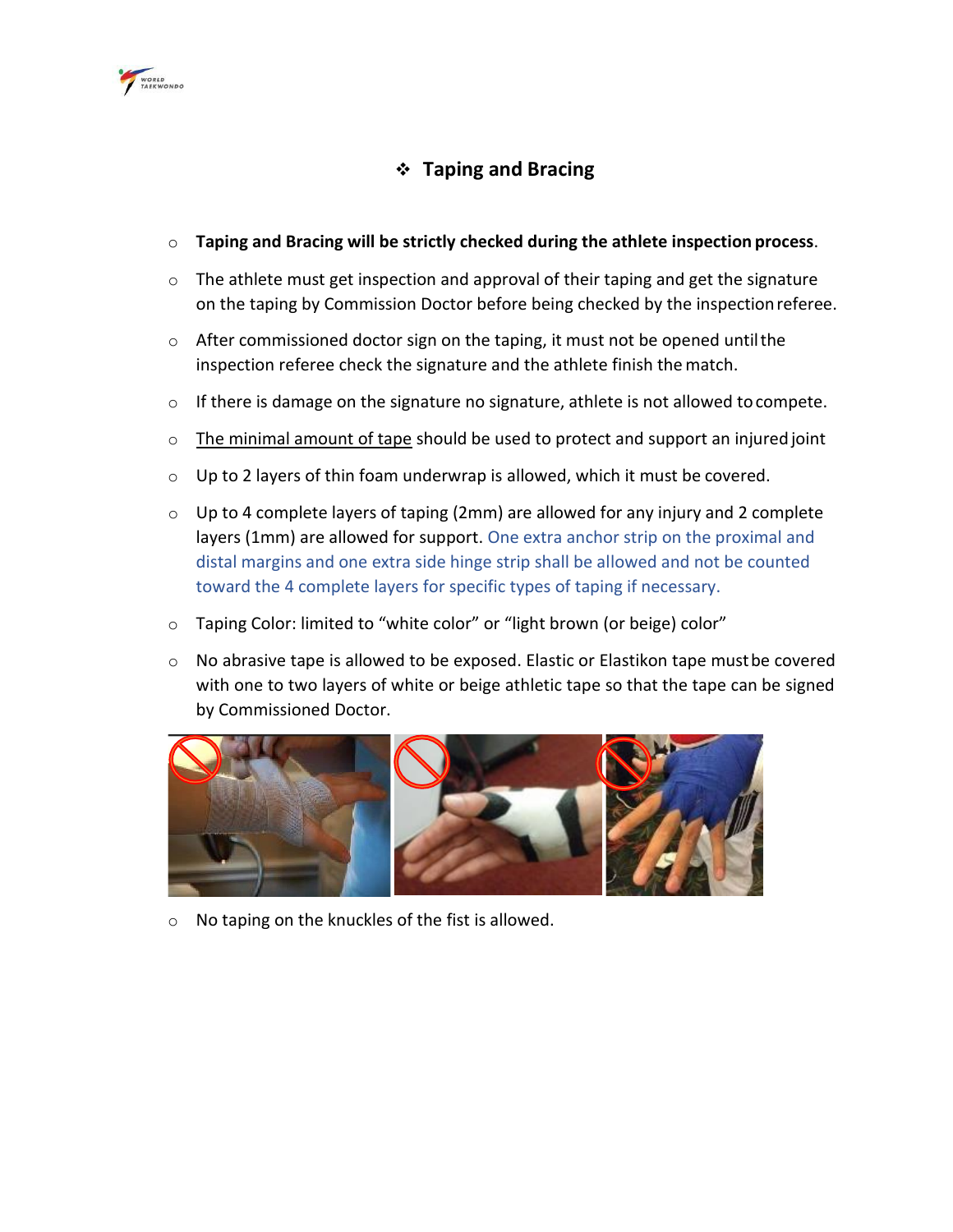



### ❖ **Bracing**

■ No hard substance (metal, plastic, Velcro strep, etc) is allowed to be used in taping



o Material : Only soft neoprene material is permitted.



o Silicon (or other soft gel) padding around knee cap may be permitted as long as it is soft material and the thickness is less than 6mm (or 0.25 inch).